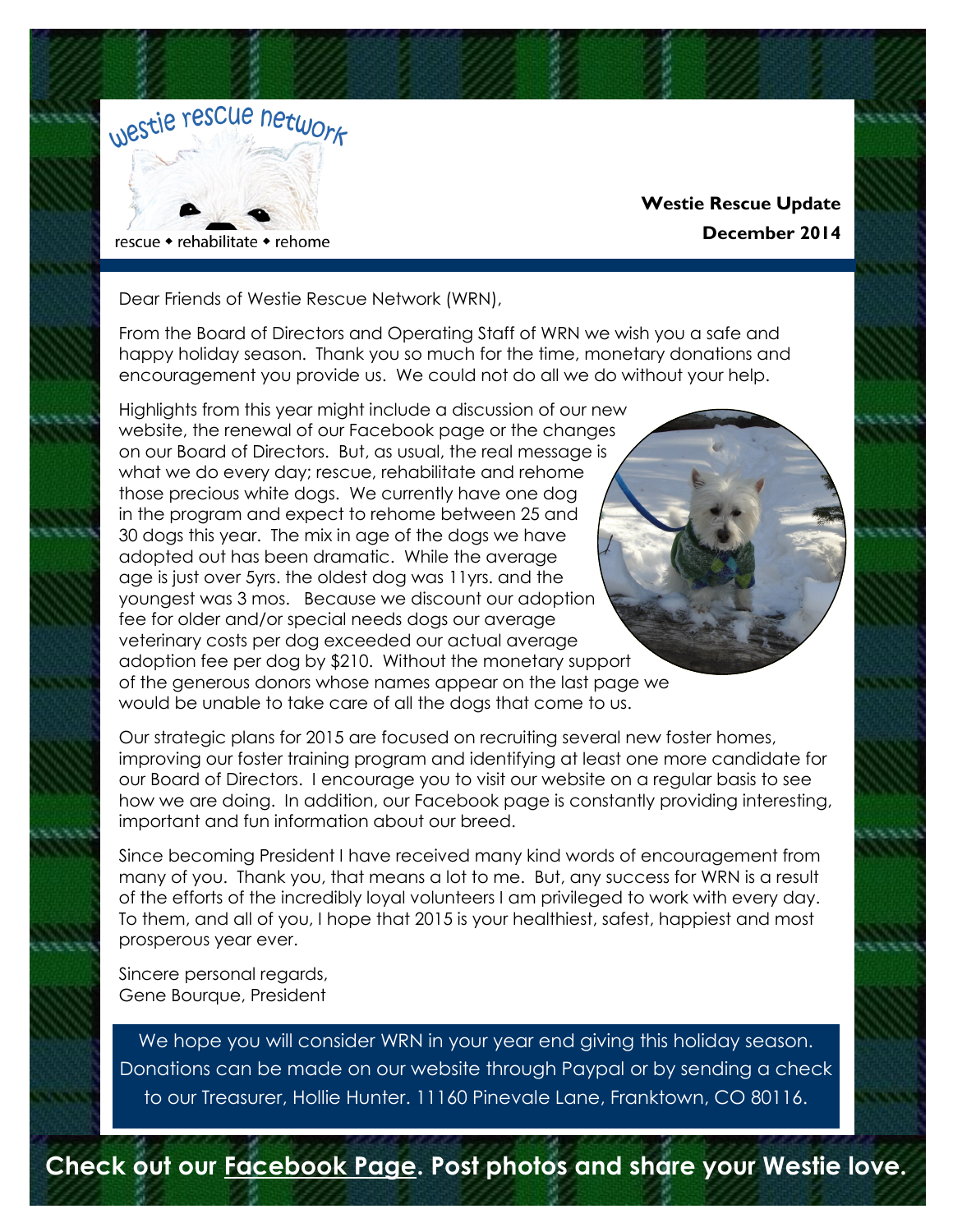# **Westie Rescue Calendars Make Great Gifts**



One easy way to support Westie Rescue is to purchase our calendars and note cards. They make a perfect gift for your canine loving friends and

family. Calendars and note cards are \$15 each plus shipping and can be purchased on our [website.](http://www.westierescuenetwork.org/News/2015-calendar.html) A limited quantity of note cards are available.

If you live in the Colorado Springs area you can purchase them at Consignment of Collectables located at 5681 N. Academy Blvd.



# **Thank You!**

All of us at WRN would like to say Thank You to the local veterinarians that support our mission by providing such great care to the Westies in our program throughout the year.

 **Briargate Veterinary Clinic Erie Animal Hospital** 

 **Allbrick Veterinary Clinic Aspen Commons Animal Hospital Plum Creek Veterinarian Services** 

### **Have Your Westies Been Naughty or Nice?**



Santa I have been a very good boy this year!







Can you define Naughty?

A Westie owner who recently lost their beloved Westie would like to donate their home cooked, grain free, lamb based stew to another allergic Westie who could benefit. If you are interested in 16 pounds of frozen stew please call 720-360-1212 and leave us a message.